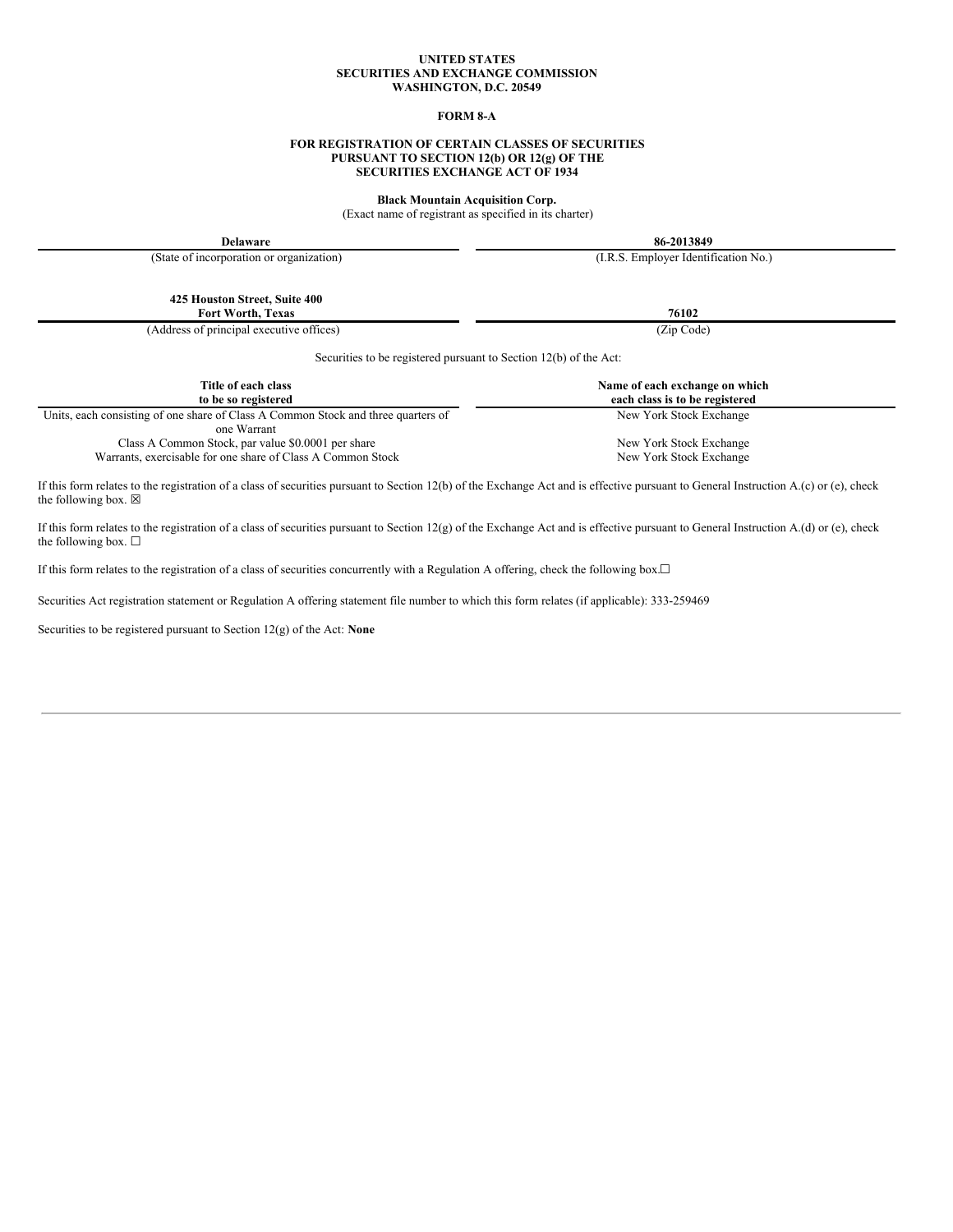# **Item 1. Description of Registrant's Securities to be Registered.**

The securities to be registered hereby are the units, Class A common stock, par value \$0.0001 per share ("*Class A common stock*"), and warrants to purchase Class A common stock of Black Mountain Acquisition Corp. (the "*Registrant*"). The description of the units, Class A common stock and warrants to purchase Class A common stock contained under the heading "Description of Securities" in the Registrant's Registration Statement on Form S-1 (File No. 333-259469), originally filed with the U.S. Securities and Exchange Commission on September 10, 2021, as thereafter amended and supplemented from time to time (the "*Registration Statement*"), to which this Form 8-A relates is incorporated by reference herein. In addition, any description of such securities contained in a form of prospectus or prospectus supplement relating to the Registration Statement subsequently filed by the Registrant pursuant to Rule 424(b) under the Securities Act of 1933, as amended, shall be deemed to be incorporated by reference herein.

#### **Item 2. Exhibits.**

| <b>Exhibit</b><br>No. | <b>Description</b>                                                                                                                                                                                                                                                                                                           |
|-----------------------|------------------------------------------------------------------------------------------------------------------------------------------------------------------------------------------------------------------------------------------------------------------------------------------------------------------------------|
| 3.1                   | Certificate of Incorporation of the Registrant (incorporated by reference to Exhibit 3.1 to the Registrant's Registration Statement on Form S-1 (File No. 333-<br>259469), filed with the Securities and Exchange Commission on September 10, 2021).                                                                         |
| 3.2                   | Form of Amended and Restated Certificate of Incorporation of the Registrant (incorporated by reference to Exhibit 3.2 to the Registrant's Registration<br>Statement on Form S-1 (File No. 333-259469), filed with the Securities and Exchange Commission on September 10, 2021).                                             |
| 3.3                   | Bylaws (incorporated by reference to Exhibit 3.3 to the Registrant's Registration Statement on Form S-1 (File No. 333-259469), filed with the Securities and<br>Exchange Commission on September 10, 2021).                                                                                                                  |
| 4.1                   | Specimen Unit Certificate (incorporated by reference to Exhibit 4.1 to the Registrant's Registration Statement on Form S-1 (File No. 333-259469), filed with<br>the Securities and Exchange Commission on September 24, 2021).                                                                                               |
| 4.2                   | Specimen Class A Common Stock Certificate (incorporated by reference to Exhibit 4.2 to the Registrant's Registration Statement on Form S-1 (File No.<br>333-259469), filed with the Securities and Exchange Commission on September 24, 2021).                                                                               |
| 4.3                   | Specimen Warrant Certificate (incorporated by reference to Exhibit 4.3 to the Registrant's Registration Statement on Form S-1 (File No. 333-259469), filed<br>with the Securities and Exchange Commission on September 24, 2021).                                                                                            |
| 4.4                   | Form of Warrant Agreement between the Registrant and Continental Stock Transfer & Trust Company (incorporated by reference to Exhibit 4.4 to the<br>Registrant's Registration Statement on Form S-1/A (File No. 333-259469), filed with the Securities and Exchange Commission on September 24, 2021).                       |
| 10.1                  | Form of Investment Management Trust Agreement between Continental Stock Transfer & Trust Company and the Registrant (incorporated by reference to<br>Exhibit 10.3 to the Registrant's Registration Statement on Form S-1 (File No. 333-259469), filed with the Securities and Exchange Commission on<br>September 24, 2021). |
| 10.2                  | Form of Registration Rights Agreement by and among the Registrant, sponsor and the other parties thereto (incorporated by reference to Exhibit 10.4 to the<br>Registrant's Registration Statement on Form S-1 (File No. 333-259469), filed with the Securities and Exchange Commission on September 24, 2021).               |
|                       |                                                                                                                                                                                                                                                                                                                              |